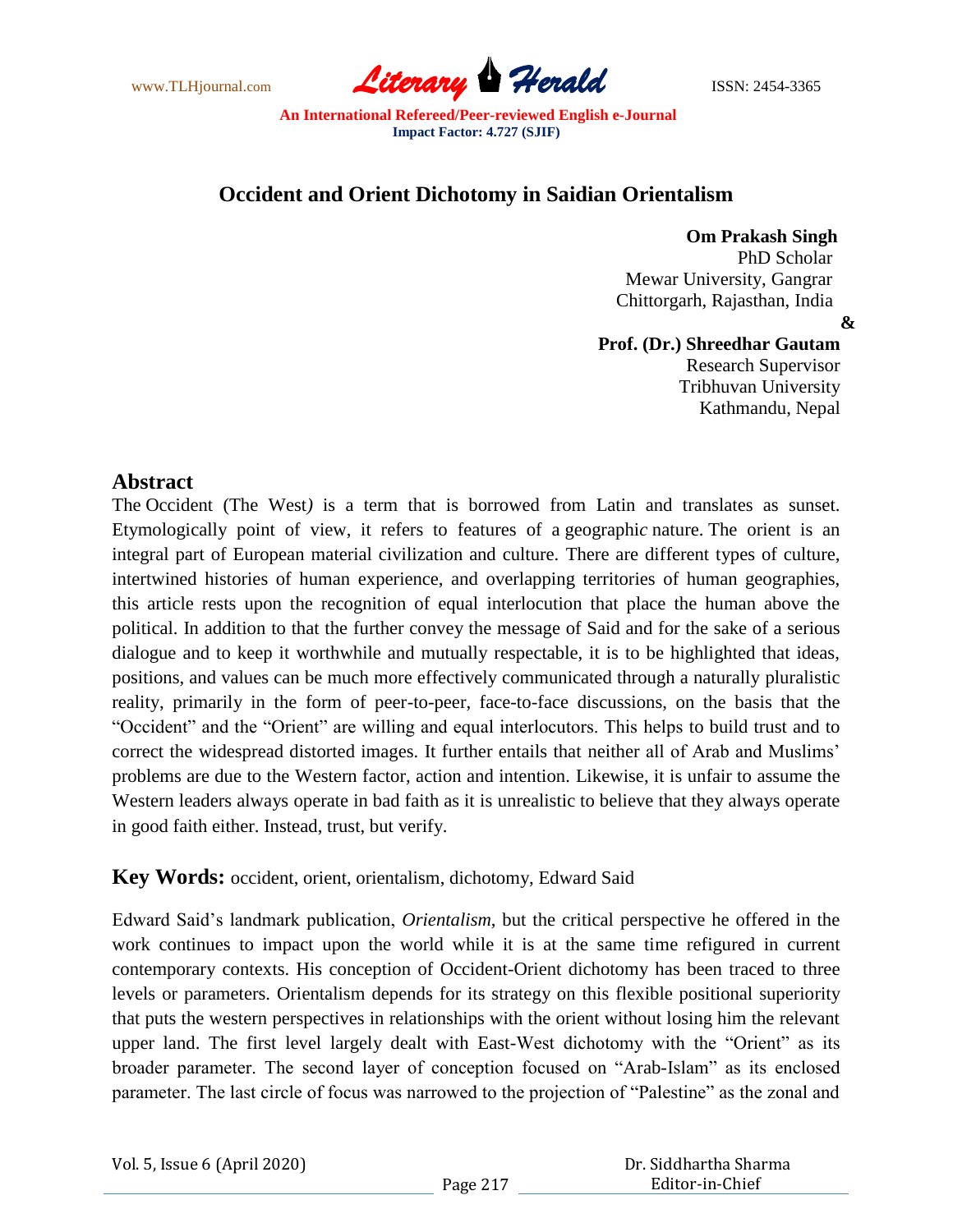

focal point of the total framework of the concept. As a result, it is safe to say that Said"s view of the concept is reconciliatory and dialogic rather than binary and dichotomous.

However, if Said criticized Orientalism as a reflection of Western ethnocentrism, he castigated nativism as a reversed form of the same concept. It is a cultural and political fact that does not exist in some archival vacuum. It can be shown that what is thought or even done about the orient. Falsifying a dichotomy between "East" and "West" and essentialzing the "character" and "psyche" of the "Others" constituted a "human failing" on the part of these two extremes of centricism. He reminded us that "any attempt to force cultures and peoples into separate and distinct breeds or essences exposes not only the misrepresentations and falsifications that ensue, but also the way in which understanding is complicit with the power to produce such things as the "Orient" or the "West"". (*Orientalism* 349)

Between the appearance of Orientalism in 1978 and Culture and Imperial- ism in the spring of 1993, there have been some interesting and paradoxical years. Edward Said has done a great deal of political writing about the Palestinians and American foreign policy, and he has become a public figure in a sense that would apply to very few literary critics, however respected. But he has not had the sort of public influence he desired. American policy toward the Middle East has remained grimly consistent, as has the quality of public discourse about the world of nations. The fifteen years that separate Culture and Imperialism from Oriental- ism have perhaps inevitably prompted an orgy of stocktaking about the direction of Said's career and about the direction of colonial and post- colonial studies, fields he did so much to get started and to shape. The contributions gathered here, which were originally presented at the convention of the Modern Language Association in Toronto in December 1993, were an effort to have a share of the fun. That is probably all the introduction they need.

*Orientalism* was written as an outcry and an assertion of his Palestinian nationalism would be anathema to his view of the "secular" role of the public intellectual which is to open spaces across borders. The shift from the nationalist attitude to humanist consciousness and sacrificing of the affiliation of one"s persecution to that of others found their natural culmination in Said understands of the question of Palestine. Yet Orientalism is very much a book tied to the tumultuous dynamics of contemporary history. I emphasize in it accordingly that neither the term Orient nor the concept of the West has any ontological stability; each is made up of human effort, partly affirmation, partly identification of the other. The greatest irony about Said"s influence is the fact that the Palestinian experience of suffering, dispossession, denial, death, and elimination was the very experience which had shaped his Universalist consciousness, his intellectual generosity and ethical wakefulness. Said (2003) adds,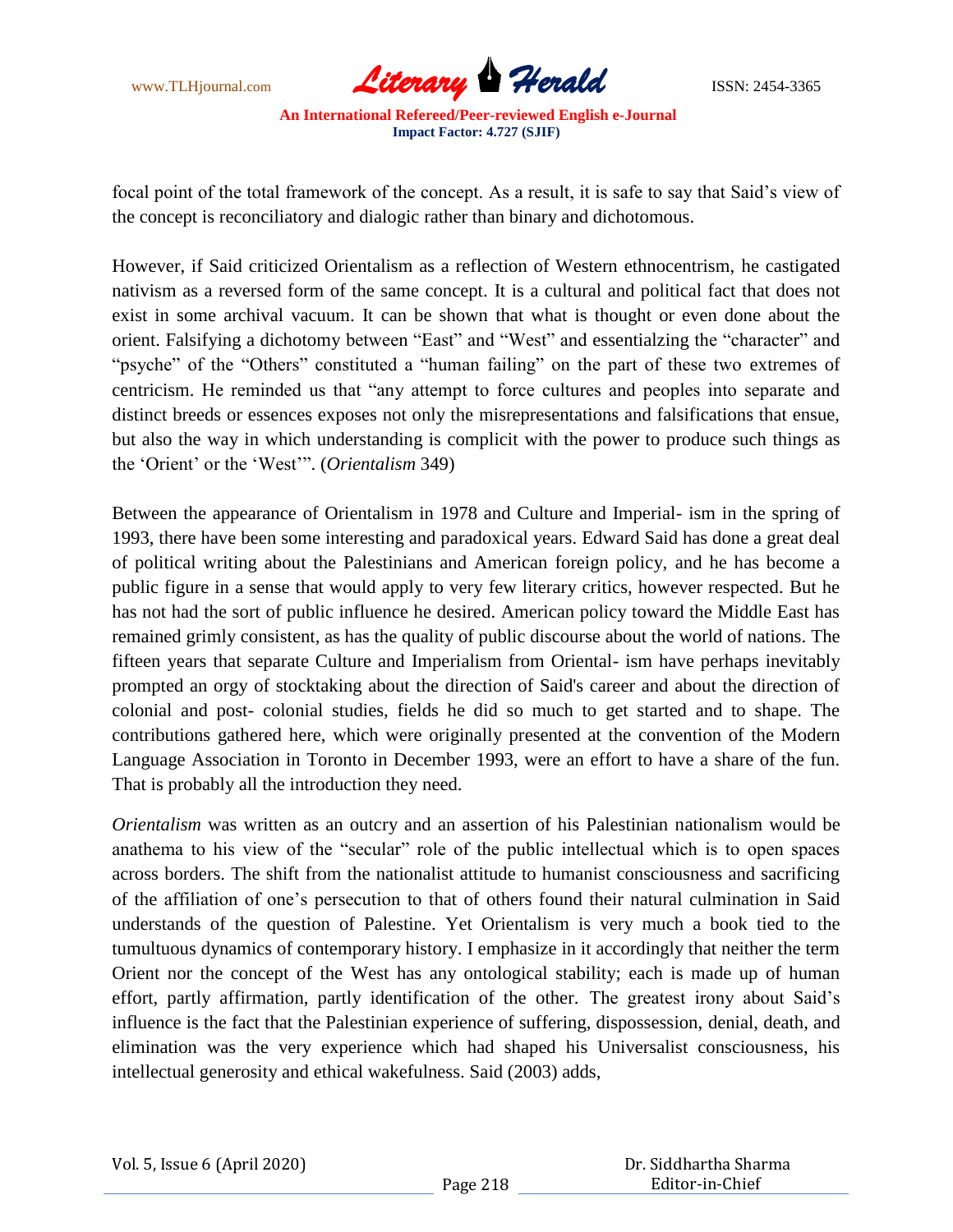

Modern man is progressing. Europe will be regenerated by Asia. The historical law that civilization moves from Orient to Occident…….the two forms of humanity will at last be soldered together. (*Orientalism* 113)

Orientalism is a perspective that sees the culturally, ethnically and historically different other through the eyes of the Western Self. In anthropological works, the perspective has been analyzed in the context of colonialism in which a clear dichotomy of West and non-West is highlighted. However, my research is not only to focus on this simple geo-political dichotomous West/non-West structure that has been a central issue ever since the publication of Said"s influential work, but also to pay more attention to the mingling world in which it is hard to draw a clear distinction between West and non-West. In particular, I am interested in the idea of the interwoven positioning of a subject.

Orientalism describes a cross-cultural setting within a realm of exoticism; it is a perspective in which the culturally, historically and ethnically different other is seen through the eyes of the Western Self. It is the nature of this construction that is contentious, because of its political overtones and implications. Said has faulted the two modes of thinking, distinguishing between modernity as an extension of colonization and modernity as a form of cultural contact. Whereas he welcomes the latter as a healthy cultural exercise, he castigates the former as a means of hegemonic cultural force backed up by Orientalist discourse and got materialized in the imperial project. He argues that when culture is a check point at the door of identity, it becomes a gate to the exclusionist system. His critical approach has changed the way of studying the Arabs, and the Arabs" studying themselves.

It does not simply deal with what is "out there", but involved a complex construction of a body of Knowledge motivated and shaped by interests and power, beside this, it is a desire to bring out an intellectual inquiry on its subject. It is the nature of this construction that is contentious, because of its political overtones and implications.

Western scholars carry with them their own epistemological, methodological and intellectual baggage in analyzing their view of the Orient, and these constructions have political implications, it is not surprising therefore to find Oriental scholars and their sympathizers resisting such discourse. Edward Said has persuasively argued for the ideological nature of such knowledge constructions, and its pernicious influence on Oriental societies and cultures. Therefore, Saidian Orientalism is largely a colonialist, imperialist project, sustained by a false image of scientific objectivity.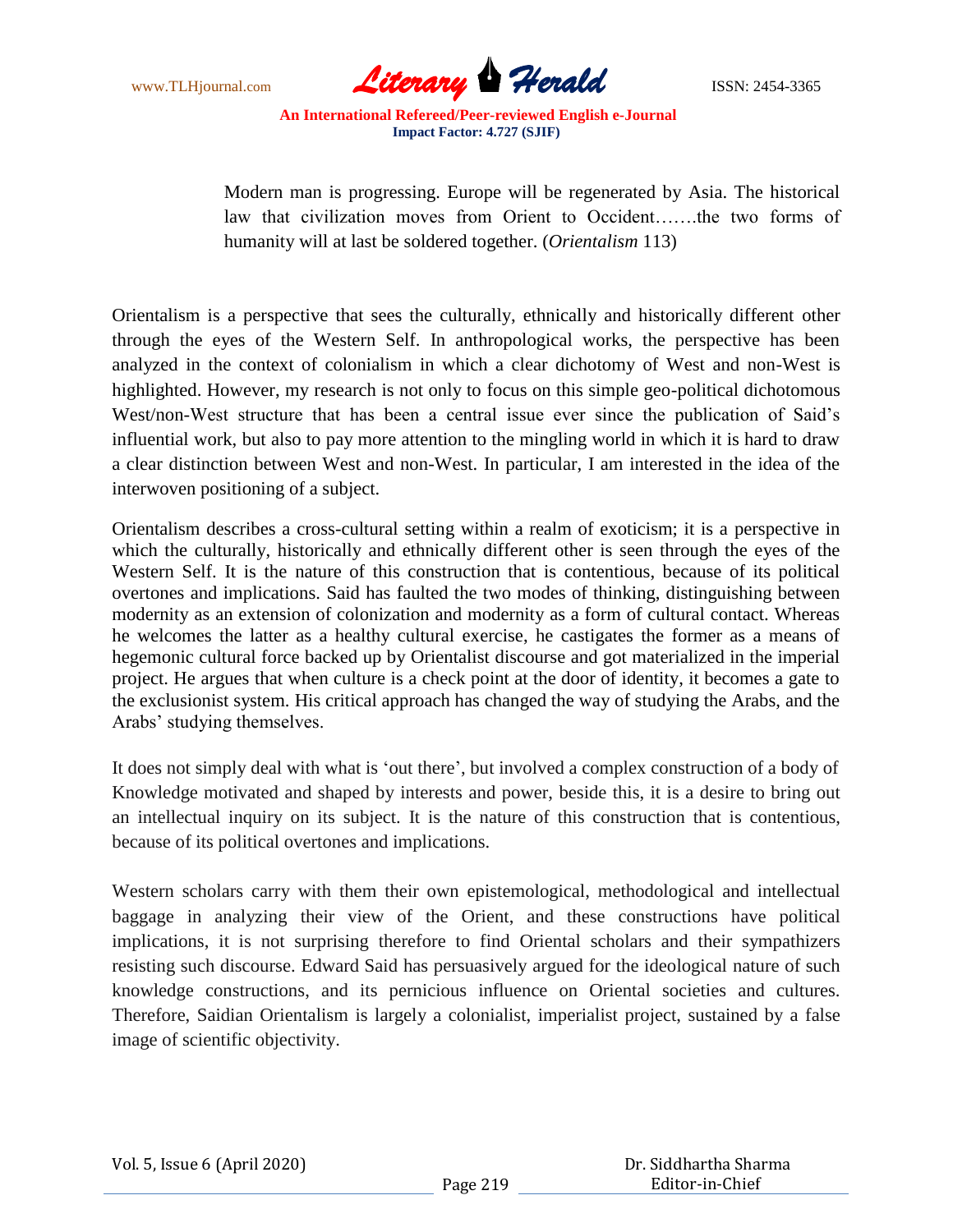

It does not simply deal with what is "out there", but involved a complex construction of a body of knowledge motivated and shaped by interests and power, apart from a desire to carry out an intellectual inquiry on its subject. It is the nature of this construction that is contentious, because of its political overtones and implications. Nowadays, terms such as "Occident", "Occidentalism," "Western" is used to describe a different reality from the past, which necessarily implies a modern culture of consumption, based on economic development and wealth. Said is best known for his examination of representations of the "Orient" in the Western discourse representations that, he argues, legitimated colonial rule. While he takes a critical view of Orientalist representations, he identifies himself as a scholar in the tradition of humanism.

It shows that the Occident-Orient dichotomy is a result of falsified perceptions cherished by certain ideologies and political interests. The stereotypical perception of the Orient is the result of accumulative view based on a given Orientalist tradition and thought, not on actual presentation of facts on the ground. In his discussion of the concept, Said nullifies the invented narrative process that promotes the supposition of determinant factors as a major frame to justify the inclusions and the exclusions of societies, nations, or races at the level of the definition of identity and its cultural, religious, political, social and ethnic associations.

It is revealed that the concept of dichotomy between the Occident and the Orient is nothing but a created myth based on a Western view of the unity of world universal culture. World Culture is a myth created by the Culture of the Center to dominate the periphery in the name of acculturation. There is no One Culture with capital C. There are only multiple cultures, in small c's. Each culture has its own autonomous life, an expression of a people and its history. Cultural interaction throughout history does not mean acculturation, the absorption of small cultures in the periphery by the big Culture of the center, assimilation, imitation, or modeling. It means an equal exchange, a give and take, a two-way movement on the levels of language, concepts, horizons, methods, and values.

It can be concluded that Occident-Orient dichotomy has been constructed and perpetuated over time by ideologically oriented goals and supported by a plenty of theoretical perceptions and assumptions. "East" and "West," though began denoting geographical terms, they have come to assume extra-socio-political and cultural meanings. References to Edward Said's views on Orientalism will also be made. I argue that there is a relationship between Orientalism and politics, even in our contemporary world, not necessarily in the manner envisaged and presented by Edward Said. Though the relationship between the Orient and the Occident has sometimes been conflictual, there have nevertheless been fruitful and significant exchanges and encounters between them in literary world and history.